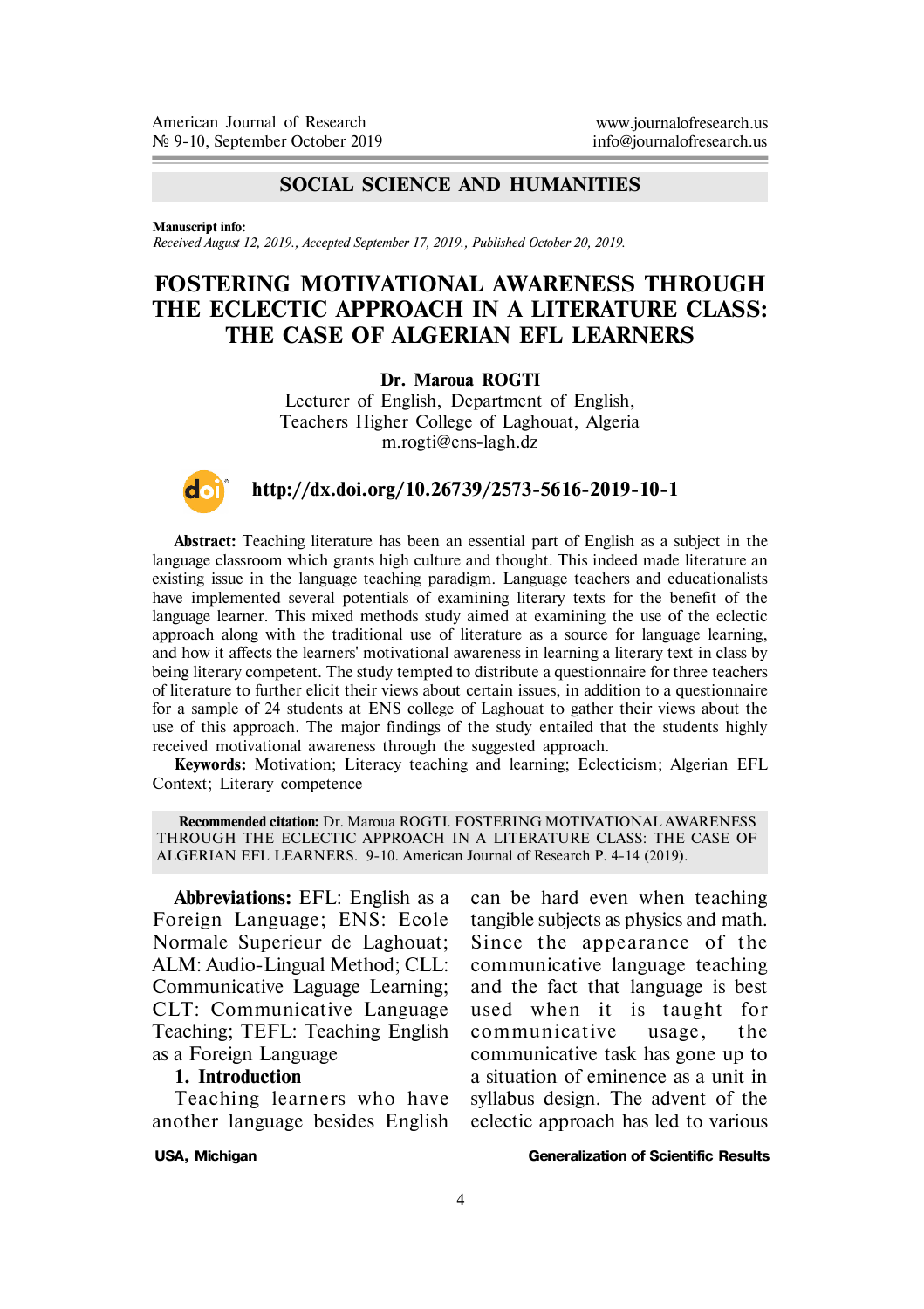explanations of what exactly makes a task and to varied plans for taskbased syllabuses. According to the experience of certain teachers of English literature, it is worth mentioning that the majority of EFL learners find considerate difficulties and obstacles to understand, and analyze literature though they have been studying it since their first entrance in the higher college. Besides, general dissatisfaction with literature teaching and learning in Algerian higher education especially training colleges which are basically designed for teaching has prevailed in this study as to wonder whether these impediments are due to a lack of motivation or a defect in the teaching approaches. Thus, this study aims to examine the effects of the eclectic approach in teaching literature and how it can contribute to enhancing the EFL learners' mo tivational awareness and performance in the classroom.

### **2. LiteratureReview**

Since their inception, language teaching methods are continuously changing to adhere for the novelties brought to the domain, whether in favor of the teacher, the students, or the course itself Dweik (1986). Such growing demands led to a successive string of needs for an efficient method that can cater for all the students and their linguistic and communicative needs at once. Because it is thought that there is no one method appropriate to teaching all the aspects of a foreign language, it has been suggested that teachers can adopt some elements

from different teaching methods and integrate them within one approach. The approach has been given the name Eclecticism, and is said to be a selective tool to tailor the course objectives to the lesson needs (p, 42)

According to the Oxford Dictionaries, the term Eclecticism refers to the process of deriving from different styles and varieties of ideas or sources in fulfilling a given task to achieve a particular goal. In another sense, eclecticism is the combination of skills, techniques, and knowledge that all lead to the same objective to be accomplished. Throughout the history of language teaching, there has been a significant search for effective ways of implementing foreign languages. This fact is still convenient especially in the field of TEFL as the English language has spread to the extent of being a worldwide language whether in education or other domains. In this regard, Atkinson (1988) asserts that:

Eclectic is one of the buzz words in TEFL at present, in part due to the realization that for the foreseeable future good language is likely to continue to be based more on common sense, insights drawn from classroom experience. in formed discussion among teachers, etc., that on any monolithic model of second language acquisition or allembracing theory of learning. (p. 42)

In that, the choice for better language teaching methods is basically the result of what previous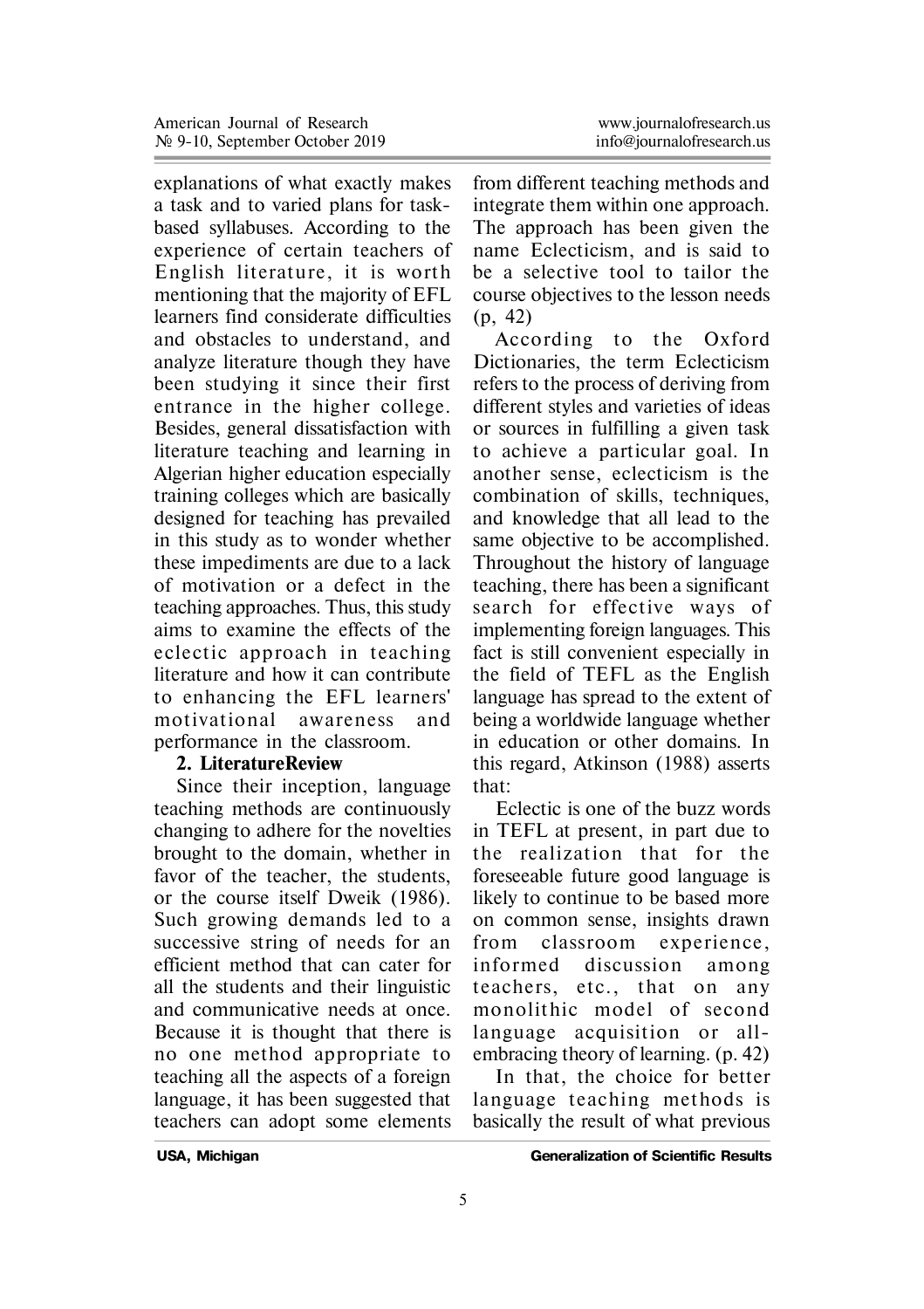teachers have experienced in their classrooms and not what the principles imply to be appropriate or successful. Because most teachers find it difficult to follow or adopt a specific method of language teaching, it is thought that some parts of different methods can be gathered to teach the same function (Prabhu, 1990, cited in Larsen-Freeman,  $2000$ , p.  $182$ ). Correspondingly, Larsen-Freeman (2000) claims that, "When teachers who subscribe to the pluralistic view of methods pick and choose from among methods to create their own blend, their practice is said to be eclectic" (p. 183). That is, teachers cannot use all the methods designated for teaching TEFL in one lesson or part of a lesson. Consequently, they can select what they presume is relevant to this lesson from each method in a way that reflects eclecticism.

#### **3. ResearchOuestions and Hypotheses**

The current study is designed to answer a set of questions related to teaching English literature. Thus, the aims of this scrutiny are guided by the following research questions:

1. To what extent can the eclectic approach affect Algerian EFL learners' motivational awareness in learning a literary text in the class?

2. How can teachers of literature satisfy their learners' needs through the implementation of the eclectic approach in teaching a literary text?

A set of hypotheses can be put forward on the basis of the previously formulated questions:

1. The motivation of the EFL learners can be extremely enhanced in response to using the eclectic approach to teach a literary text.

2. Teachers of literature may succeed in using suitable methods for the sake of developing their learners' and motivational awareness.

### **4. Methods and Materials**

In order to validate and support the afore-stated hypotheses, the researcher conducted an empirical research at ENS of Laghouat with fourth year students. The sample is composed of 24 students who are aged between 22 and 24 who have a literature class two sessions per week. They were taught a dramatic text through an eclectic teaching approach in class. After the lecture is done by the teacher (the researcher herself), a questionnaire was addressed to them to elicit information in order to validate the research questions and hypotheses of the study. Another questionnaire is designed for teachers to elicit their views about the use of the eclectic approach in teaching literary texts.

### **4.1 Instruments**

The researcher has opted for varied research tools for the sake of gaining enough and appropriate data in the investigation of both teaching a literary text through the eclectic approach and the attitudes and responses of learners towards the teaching methods used by teachers. In fact, since data can be collected through more than one research instrument, the researcher managed to use a questionnaire for both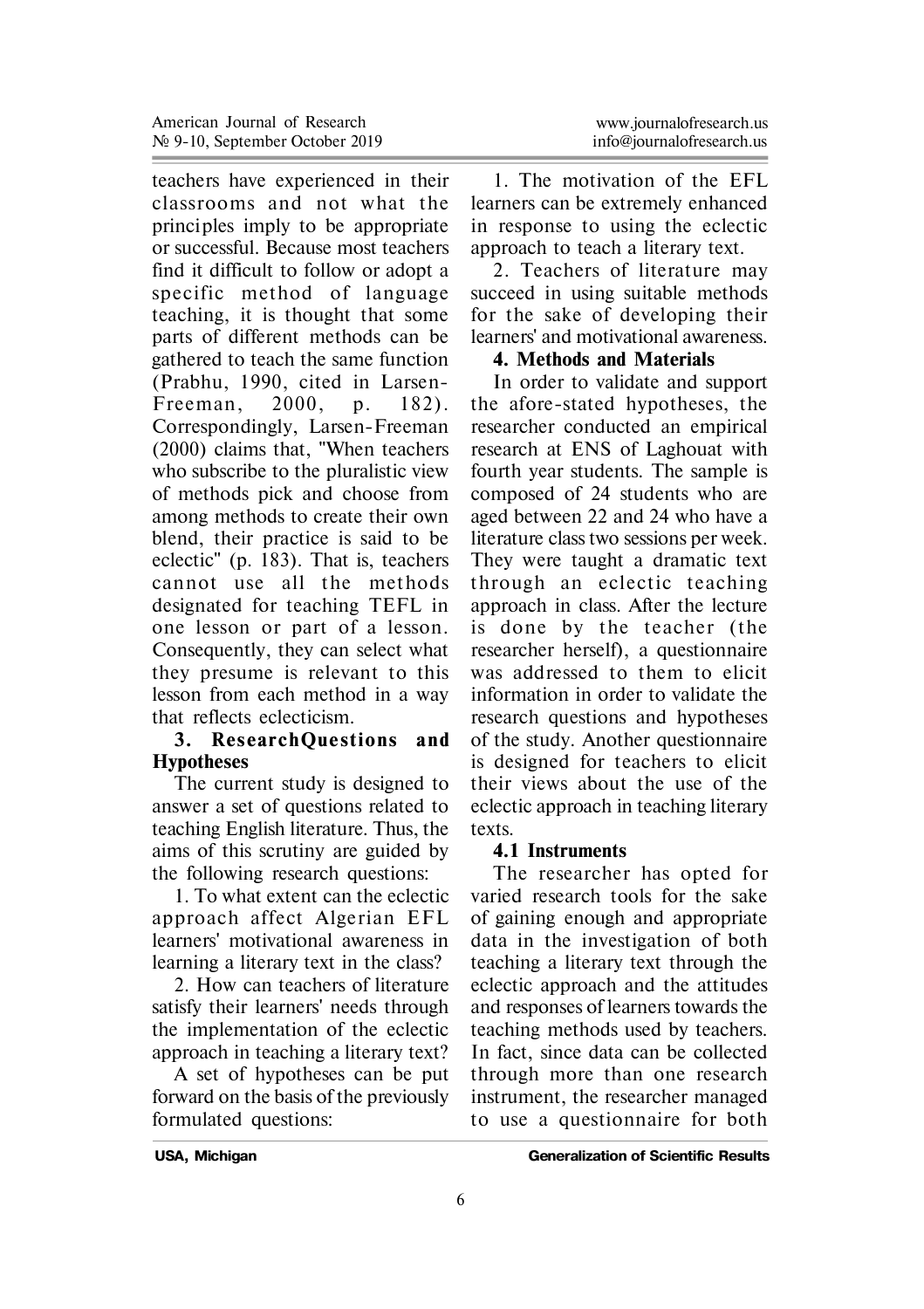students and teachers. Therefore, using a case study research through which she can be conductive to the rigidity of the research design and lead us to adequate discussion and interpretation of the findings.

The questionnaire is a valid research instrument for obtaining worthy information from participants. "A questionnaire is an instrument for the collection of data, usually in written form consisting of open and/ or closed questions and other probes requiring a response from the subjects" Nunan (1992, p. 231) using such an instrument can make the data collected easy to be analyzed, may result in reliable data and valid conclusion.

In this study, some questions are a bit broad so that the participants can shape the meaning of a situation that is ideally rigged in interactions with other people. Open-ended questions are more likely used "the more-open-ended the questioning, the better, as the researcher listens carefully to what people say or do in their life setting" and "qualitative researchers seek to understand the context of setting of the participants through visiting this context and gathering information personally" Creswell (2007, pp. 08-09)

For, in order to collect the necessary data for our study, a variety of research approaches are used for the aim of validating and verifying the problem, questions, and hypotheses of the research. First, due to its empirical nature which is o ften conducted in classroom contexts, our study uses the

qualitative approach because it focuses on a specific local context. Data in our study is typically based on a questionnaire and observation which usually characterize a qualitative case study research. (Merriam, 1998, p.39)

Qualitative research is often descriptive and it can be used when exploring a phenomenon without recognizing major variables needed to examine. Creswell (2007) claims: "a qualitative approach is appropriate to use to study a research problem when the problem needs to be explored; when a complex detailed understanding is needed; when the researcher wants to write in a literary flexible style; and when the researcher seeks to understand the context or settings of participants (p.51) Qualitative research design is an interpretive inquiry in which the researcher interprets what he sees, hears, and understands from the knowledge claims adapted. These interpretations are closely linked to the researcher's background and after setting the research; readers and partici pants also give their interpretations of the study. (Flick, 2013, pp.19-20)

However, our study also makes use of the quantitative approach; that is we seek to mix both approaches the qualitative and quantitative approaches of research to determine the research design and methodology through triangulation data sources in collecting and analyzing data. Thus, the research instruments, methods, and strategies of inquiry we adopt for the study will uncover the results and findings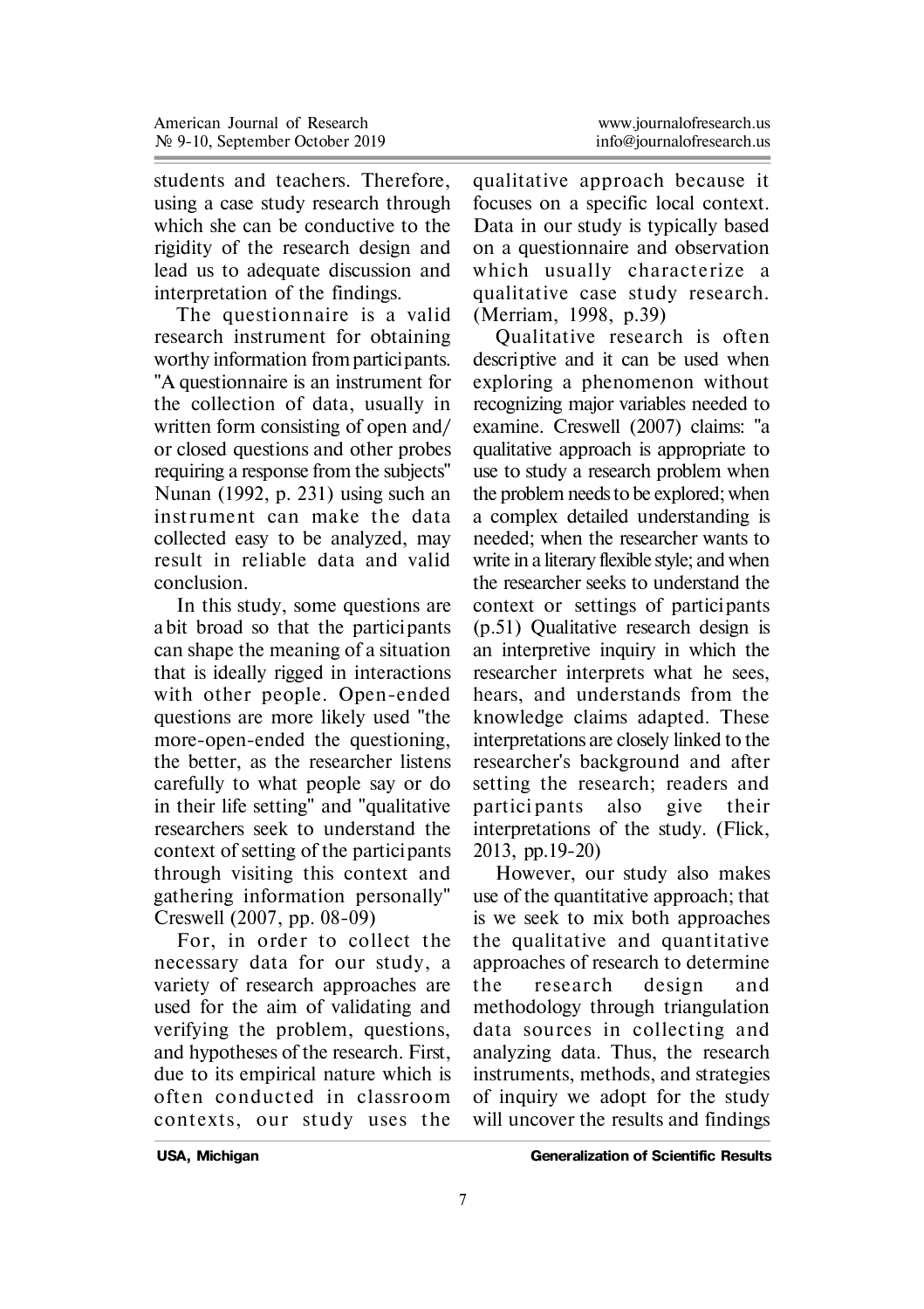| www.journalofresearch.us  |
|---------------------------|
| info@iournalofresearch.us |

of the questionnaire and classroom observation.

To reach the analysis process, the researcher tempts to identify themes, and then conduct an inquiry of certain aspects for interpreting the results through either peer reviewing or triangulation. (Kawulich, p, 104) Our study makes use of mixedmethods approach in analyzing data. Johnson et al. (2007) defines it as: "the type of research in which a researcher or team of researchers combines elements of qualitative and quantitative research approaches (e.g., use of qualitative and quantitative viewpoints, data collection, analysis, inference techniques) for the broad purposes of breadth and depth of understanding and corroboration" (cited in. Almalki 2016, p.04)

Jick (1979) argues that researchers collect and analyze both qualitative and quantitative data in a sequential, simultaneous, or rigorous manner which integrates both types of data; they claim that the way in which this data is combined will depend upon the nature of the inquiry and the philosophical view of the researcher. Ideally, the integration of both qualitative and quantitative approaches in our research using pragmatic knowledge claims; as

pragmatism allows the researcher to use different methods, paradigms, assumptions as well as different forms of data collection and analysis in conducting a mixed methods research. Yin (2014, pp.19-48)

This can help in understanding the research problem. "Mixed methods approach is one in which the researcher tends to base knowledge claims on pragmatic grounds. It employs strategies of inquiry that involve collecting data either simultaneously or sequentially to best understand research problems." (Creswell 2003, p.18) In our study, we are using both qualitative and quantitative approaches to generalize the findings to a population.

#### **5. Results and Discussion**

Data gathered from questionnaire items were analyzed quantitatively by adopting graphs and tables for the sake of displaying results. Seemingly, data gathered from Q.1 showed that the majority of students attributed the possibility of their learning progress to either the instructional materials implemented by their teachers, or the classroom setting the course takes part of. On the other hand, only six students thought that the teachers' st rategies and methods of implementing the course can enhance their motivation in learning literature.

| $N^{\circ}$<br>Item<br>Percentage |     |
|-----------------------------------|-----|
| Teaching Approach                 | 30% |
| Classroom environment             | 40% |
| <b>Teaching Materials</b><br>10   | 50% |

 **Table 01. What can improve your motivation in class?**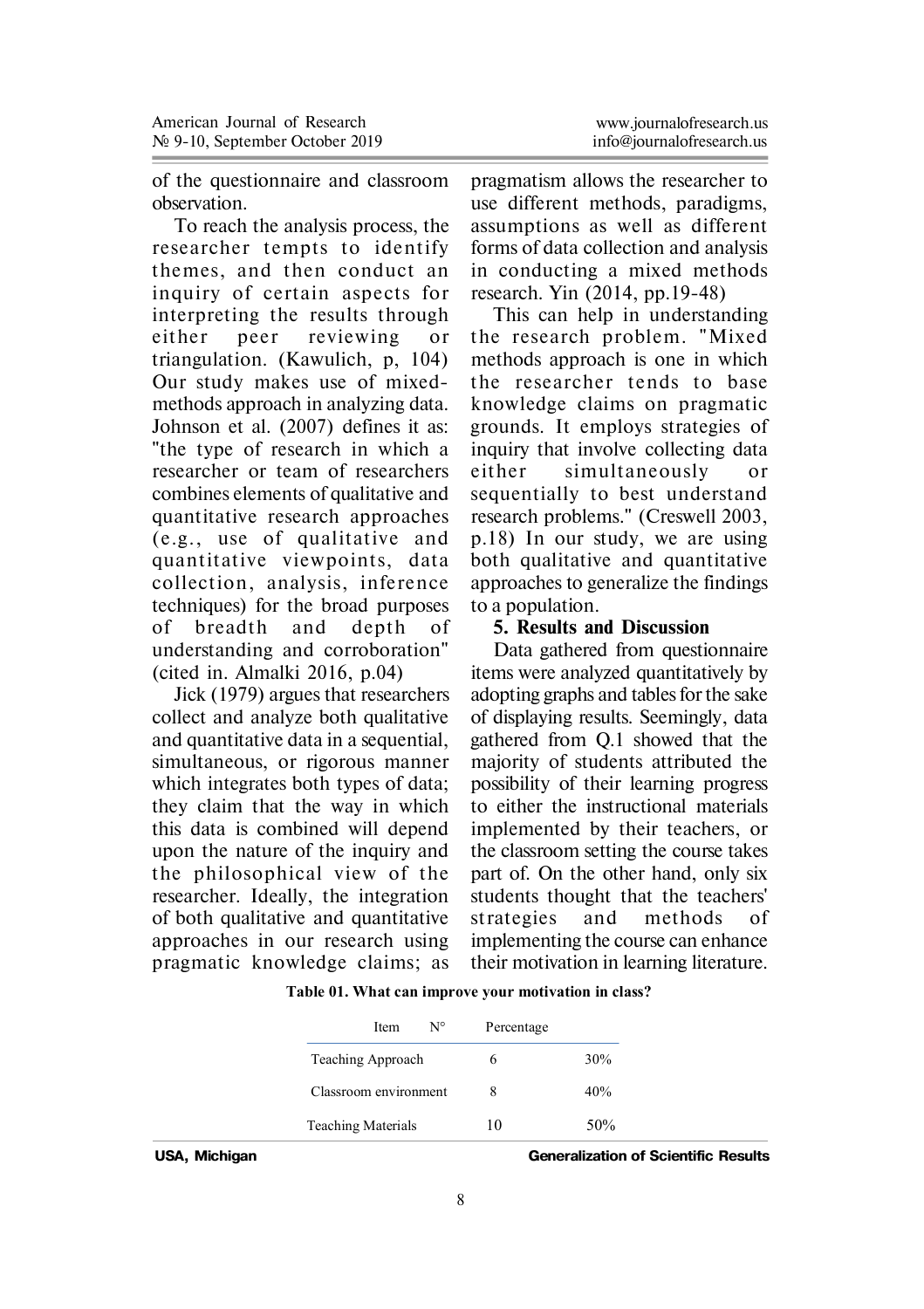| American Journal of Research               | www.journalofresearch.us  |
|--------------------------------------------|---------------------------|
| $\mathcal{N}$ 9-10, September October 2019 | info@iournalofresearch.us |

The findings collected from Q.2 illustrated that the majority (12 out of 20) said that motivation plays a major role in students' learning failure, almost half of the students att ributed this failure to their inability to control their behaviors in the classroom, whereas a minority  $(04$  out of 20) attributed the condition to their lack of interest. In fact, this provides a positive impression that most students are interested in learning literature, but the course and some underlying factors like teaching methods and quality of the text.

 **Table 02. What can impede your literary competence in learning literature?**

| <b>Item</b>      | N° | Percentage |
|------------------|----|------------|
| Motivation       | 12 | 60%        |
| Lack of Interest | 04 | 10%        |
| Self-control     | 08 | 40%        |

The learners were asked about the teaching and learning process. Most of the learners (10 out of 24) claimed that it was systematic, (9) further majority said it was not satisfying, and (5) students said it was unique as shown in table 3. The third question aimed at asking the students about their motive for the activities used for learning a literary text.



The answers varied and the majority was not satisfied with the activities used in class (10). Some considered them as interesting (8), others claim that they are quiteteacher-centered (4), and just (2)



students consider them as learnercentered. As shown in chart 04

The next question asked to students was typically about the effect of approach used by teacher to learn about a dramatic text and the materials used in class. The majority of the students  $(09)$ asserted that they didn't have chance to express themselves in class, a further majority (6) claimed that they have been encouraged to read more dramatic texts at home, (5) enjoyed approaching drama from a distinctive angle, (3) of the students viewed it as creative, and just (1) student claimed that is motivating.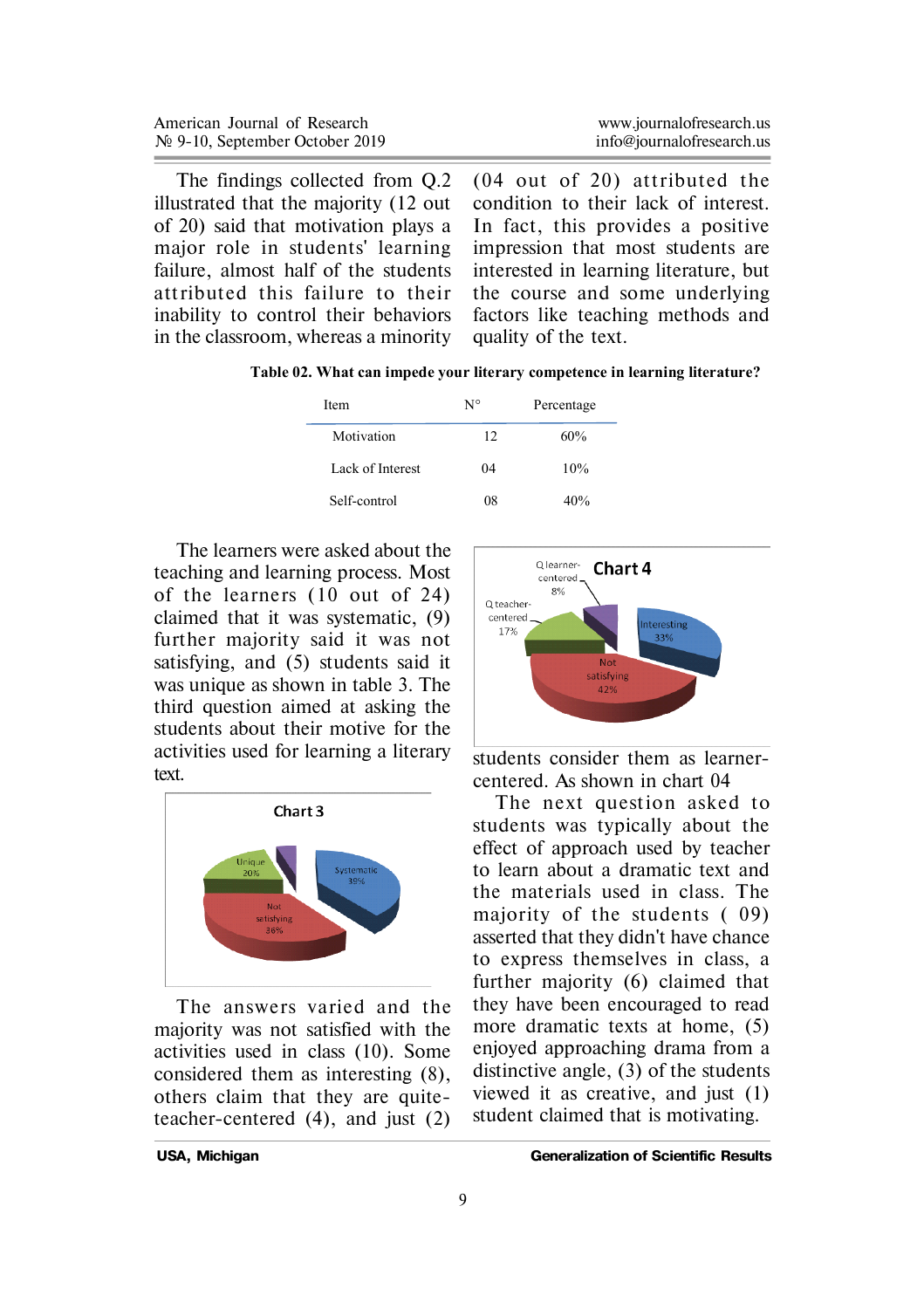| Item | $\frac{0}{0}$                                                        |         |
|------|----------------------------------------------------------------------|---------|
|      | I didn't have enough chance to express myself                        | 09(38%) |
|      | I have been encouraged to read more dramatic texts at home $06(27%)$ |         |
|      |                                                                      |         |
|      | I enjoyed approaching drama from a distinctive angle                 | 05(19%) |

The aim of the fourth question was to collect students' impressions about performance in class and acting roles done by their colleagues in class. The result was that the approach used was beyond most of the students' level. The overwhelming

majority considered learning literature through eclecticism as interesting and enjoyable and just few of the students said that is boring, while (0) of the students viewed it as not enjoyable.

 **Table 06: General Impressions about Learning through the Eclectic approach**

| Item | Percentage    |     |  |  |
|------|---------------|-----|--|--|
|      | Boring        | 17% |  |  |
|      | Interesting   | 41% |  |  |
|      | Enjoyable     | 42% |  |  |
|      | Not enjoyable | 00% |  |  |
|      |               |     |  |  |

The rational of the fifth question was to ask students whether they agree or disagree with the idea that the eclectic approach as a teaching pedagogical tool can promote general education of the student and develop

their literary competence. The answers were nearly similar. In this regard, most of the students agreed that this approach can contribute to developing learners' literary competence as introduced in table 07.

**Table 07:The Eclectic Approach role in promoting literary competence** 

|                                                  |         | Agree      | s. agree  |                | Disagree |          | s. disagree |
|--------------------------------------------------|---------|------------|-----------|----------------|----------|----------|-------------|
| Using literary notions to interpret the story    | 18(78%) | 4(18%)     |           | 1(04%)         |          | $0(0\%)$ |             |
| Appreciating the value of the different features |         | $16(70\%)$ | $7(30\%)$ |                | $0(0\%)$ |          | $0(0\%)$    |
| Of the literary text                             |         |            |           |                |          |          |             |
| Producing personal response to the text          | 16(70%) | 7(30%)     |           | $0(0\%)$       |          | $0(0\%)$ |             |
| Developing critical readings of the text         | 15(63%) | 6(29%)     |           | 2(8%)          |          | $0(0\%)$ |             |
| Relating literature, language and culture        | 14(58%) | 10(42%)    |           | $0(0\%)0(0\%)$ |          |          |             |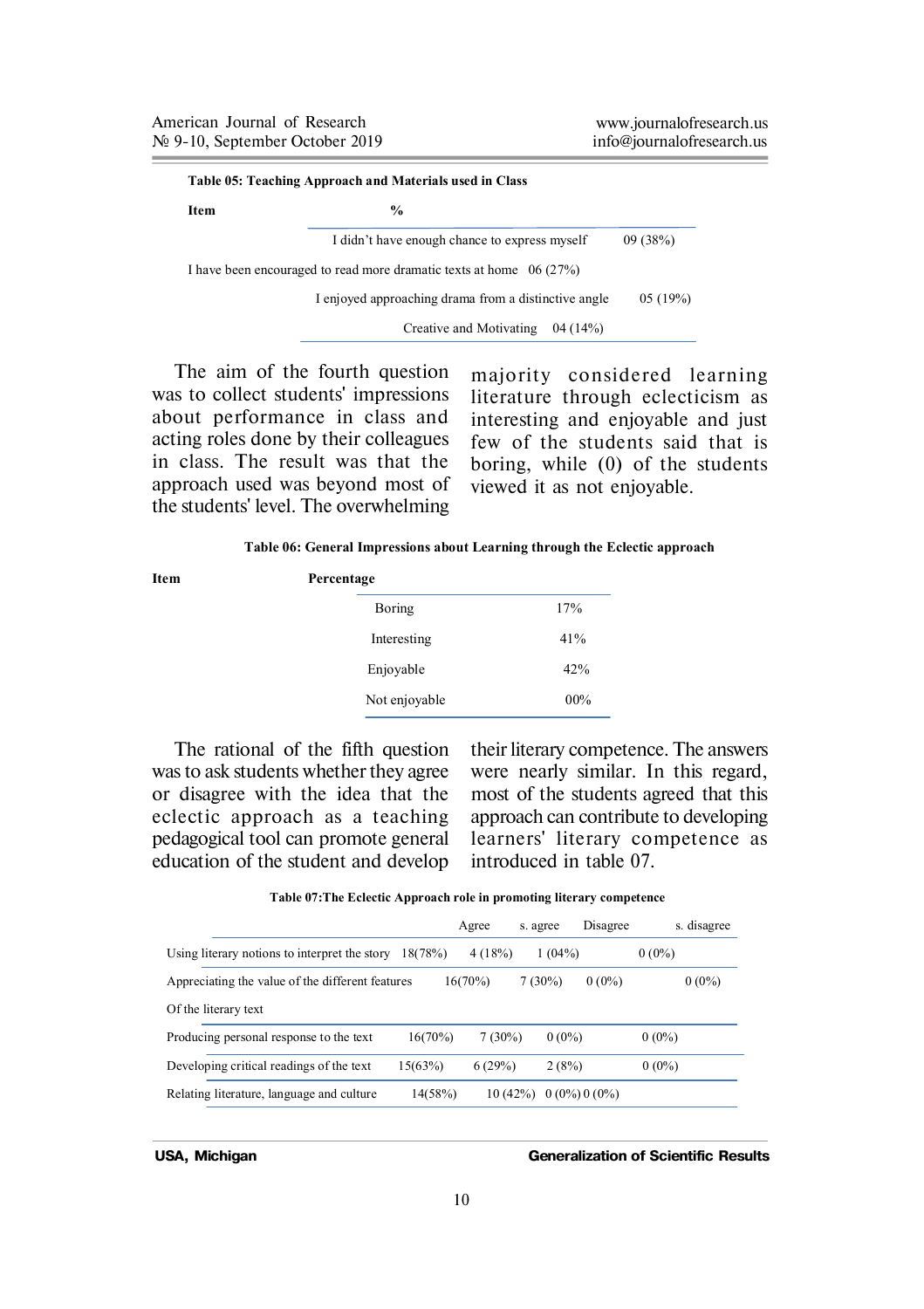| American Journal of Research       | www.journalofresearch.us  |
|------------------------------------|---------------------------|
| $N_2$ 9-10, September October 2019 | info@journalofresearch.us |

The focus of this question was to investigate whether performance can motivate students and their answer varied. 11 informants acknowledged that performance improves their speaking skills. A number of students

(6) claimed that it increases their competence; only (2) said that it develops their English language, while (6) thought it makes them more familiar with the culture of English speaking people.

| Table 08: The impact of performance on students in class |  |  |
|----------------------------------------------------------|--|--|
|----------------------------------------------------------|--|--|

| Item                                                                             | $\frac{6}{6}$ |
|----------------------------------------------------------------------------------|---------------|
| Improving your speaking skills                                                   | 11(54%)       |
| Increasing your communicative competence06 (30%)                                 |               |
| Developing your English language 02 (10%)                                        |               |
| Making you more familiar with the culture of English speaking people $06 (06\%)$ |               |

The first question was about how do teachers acknowledge the use of the Eclectic approach in teaching literature. Data gathered from Q.1 demonstrated that the majority (2 out of 1) thought that Algerian teachers of literature have fair knowledge concerning eclecticism,

while the minority (1 out of 2) assumed that their knowledge is somewhat poor. Such findings illustrated that the questionnaire informants relied on their experiences in answering the question, and did not relate to other's knowledge in this area.

```
 Table 09: The Eclectic Approach in Teaching Literature
```
 $$  Good / Intermediate 02 (80%) Poor 01 (20%)

Q.2 is an open-ended question which attempted to illustrate the teachers' preferences in terms of using the eclectic approach; this addressed literary gen res. The teachers' answers to this question were almost the same, where the majority said that all literary genres should be taught through eclecticism.

In the next open-ended question, the teachers were asked which method of teaching literature they thought was more effective as part of eclecticism. Data received from this question showed that the majority have chosen the Audio Lingual Method to be efficient in literature teaching, whereas only minorities have selected the other methods. These results implied that Algerian EFL teachers focused on grammatical function other than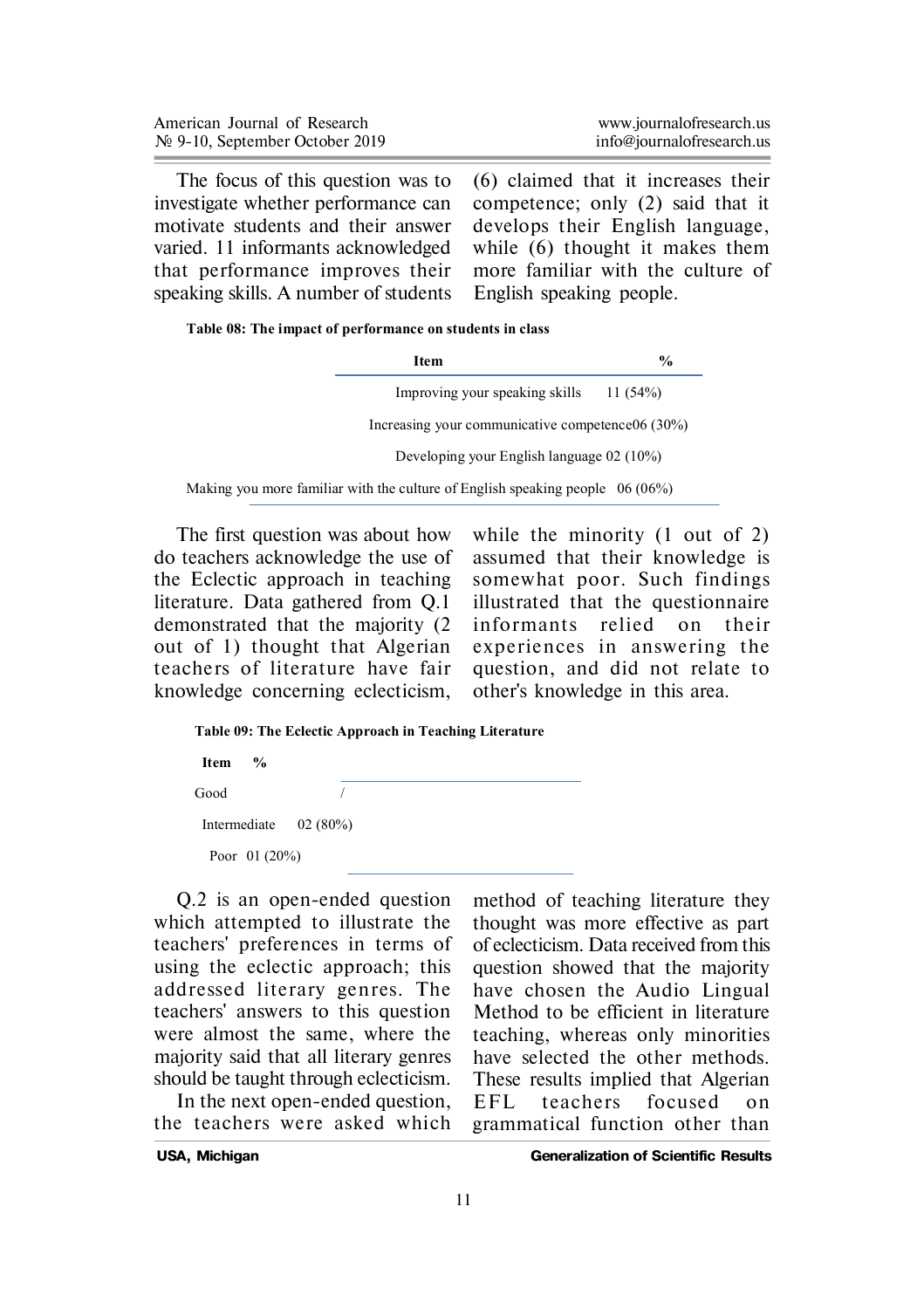meanings and notions, the fact that has been arrived at in the first section of the questionnaire. This may justify their choice of the ALM that is typically based on drilling learners to practice grammatical structures of the target language.

The separate analysis of the results arrived at in this research has guided us towards other conclusions that may not have been apparent at the beginning. Linking the answers of both students and teachers has shown that the processes of teaching and learning are interrelated and can be separated in neither procedure nor outcome. One of the significant inferences that can be drawn from the questionnaires' results is that both partici pants, teachers and students, considered the teaching methodology as critical to their fulfillment of their roles. In that, the students reckoned that one of the reasons that impeded or improved their learning was the teaching methodology. Yet, the teachers' answers illustrated that most of them followed the functional approach in devising their tasks, and even in their lesson presentations.

As it has been stated previously at the beginning of this study, the position occupied by the English literature at this stage of modernism has shaped its significance. In another sense, most study streams or professions have become more interested in incorporating Literature within their systems. This has also been supported by the students' answers in the questionnaire that most of them argued that learning

literature has become a necessity as it is a bridge towards their future studies.

The major assumption our study is based on is that the eclectic approach of teaching literature may benefit EFL learners in terms of motivation and literary competence. In fact, the results arrived at in the study confirmed this assumption to a great extent. Both the teacher and students were not aware of the importance of teaching approaches and methodologies. Yet, by the end of the fieldwork, they discovered that the teaching approach is a pillar upon which the whole process is built. One of the deductions that were made after data analysis is that the eclectic approach provided great opportunities for the students to express themselves and learn literature.

This can be concluded from the students' answers to the question that addressed the most relevant method of TEFL. Most students selected the CLL and CLT as more convenient to their learning needs. This can be attributed to the fact that these two methods of learning consider the process a journey that is not confined by authorities, and that has to be fulfilled for the learner and from the learner as well. One of the great qualities that may cause the learners to select the CLT and CLL methods is that they consider the learners "whole persons" and not just passive beings to be filled with knowledge. In contrast, they are participants in the learning of language, and they discussed and consulted what is to be learnt and how to be achieved.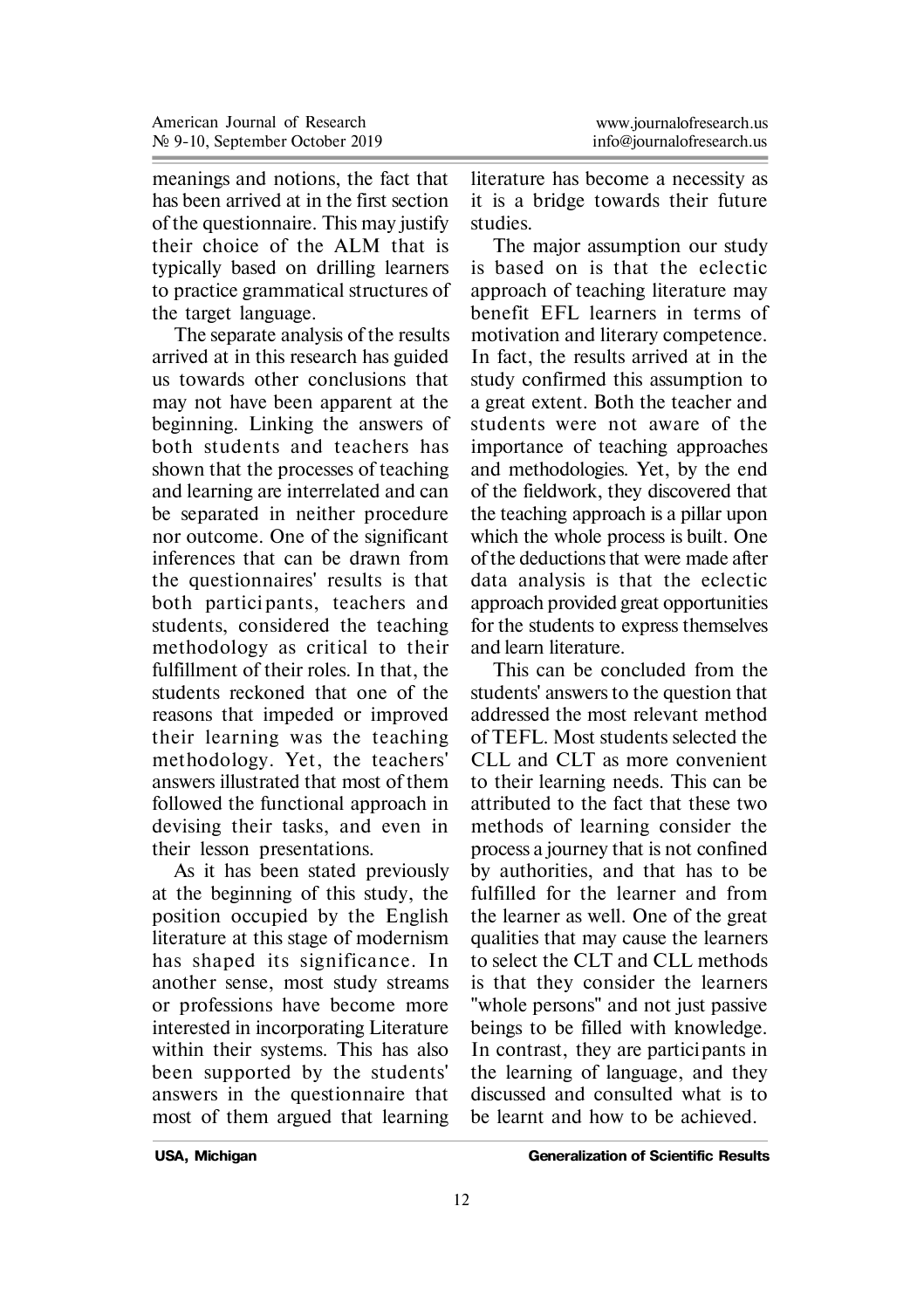Throughout this study, we have attempted to show that the eclectic approach in teaching literature can contribute to improving EFL learners' competency and change their motivation levels. This could not have been achieved without following an organized plan that was based on previous literature and other findings in the same area of research. The relationship between this approach of literature teaching and the students' competency is based on the fact that the eclectic approach is designated to enhance EFL learners' acquisition of foreign languages on the one hand, and get them more involved in their learning by establishing an inter- cultural sphere with the other culture through reading literary texts.

#### **6. Conclusion**

Teaching a literary text through an eclectic approach is beneficial to www.journalofresearch.us

increasing the learners' motivational awareness and thus leads to the development of their literary competence. Teachers of literature should be selective in delivering a lecture to their students by choosing the most appropriate approach that best fits and satisfies their linguistic, cultural, and communicative needs of learners in their language class. Arguably, we can conclude that the eclectic approach can enhance the learners' motivation and render them competent in the class. This study illustrated how the suggested approach to reading a literary text in class can contribute to the development of learners' competency and language skills, motivate them, and make them more familiar with the literary text by subsequently increasing their literary awareness in learning literature.

#### **Bibliographical References**

Atkinson, Paul. (1988). Ethnomethodology: A critical review. Annual Review of Sociology,14: p, 42

Baker, J & Westrup, H. (2000) The English language teachers' handbook, London, UK: VSO.

Almalki, Sami. (2016). Integrating Quantitative and Qualitative Data in Mixed Methods Research-Challenges and Benefits,Journal of Education and learning, 05 (03): p, 04

Creswell, John.W. (2003) Research Design: Qualitative, Quantitative, and Mixed Methods. USA: Sage Publications, Inc, p, 13

Creswell, John. W (2007)Qualitative Inquiry & Research Design, UK: Sage Publications, p, 07-51

Crystal, D. (1997). English as a global language, Cambridge, England, UK: Cambridge University Press

Doff. A, & Jones, C. (2000) Tests: Language in Use. Cambridge, England, UK: Cambridge University Press

Dweik, B. (1986). Research papers in applied linguistics. Hebron, Palestine: Hebron University Press, p, 42

Fiske, Edward, B. (2000). Assessing learning achievement, France: UNESCO